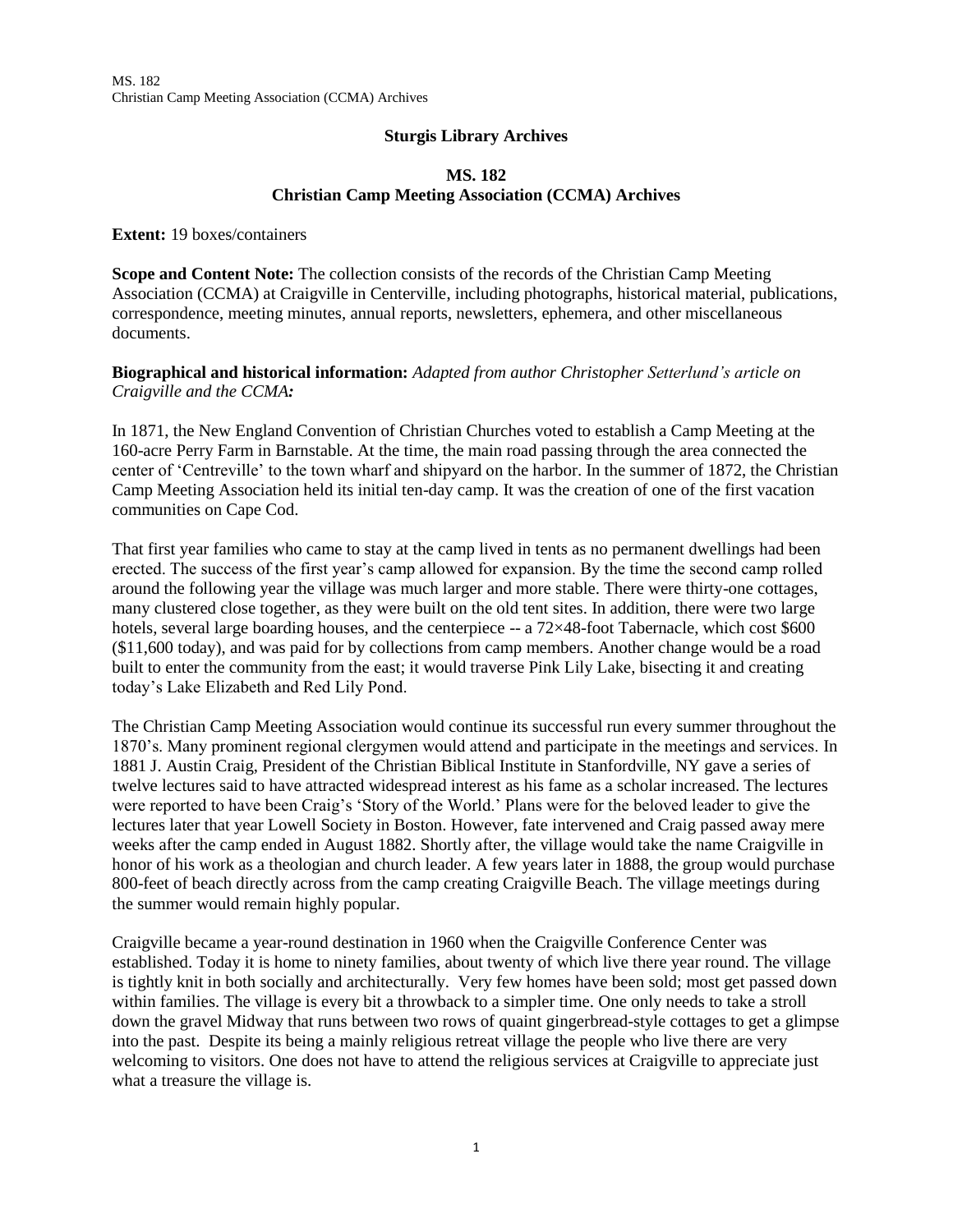**Access:** Unrestricted. Credit Sturgis Library Archives for publication purposes. Acquisition: Donated by the Christian Camp Meeting Association (CCMA) in 2022.

**Processed by:** Lucy Loomis, Archivist, 2022.

**Related collections:** The early collections of the CCMA, 1872-1975, are held at the Congregational Library in Boston, Massachusetts.

<https://www.congregationallibrary.org/finding-aids/CraigvilleMAChristianCamp1099>

#### **CONTENTS:**

| <b>BOX1</b> |        | Craigville history, publications, ephemera, etc.                                                                                                                                                                                                                                                                            |
|-------------|--------|-----------------------------------------------------------------------------------------------------------------------------------------------------------------------------------------------------------------------------------------------------------------------------------------------------------------------------|
|             | Fldr 1 | Finding aid for CCMA collection held at the Congregational Libray &<br>Archives (1872-1975)                                                                                                                                                                                                                                 |
|             | Fldr 2 | Craigville -- History – World War II air-raid and laundry regulations for<br>hotels and inns                                                                                                                                                                                                                                |
|             | Fldr 3 | Craigville – History $\&$ writings – Undated                                                                                                                                                                                                                                                                                |
|             | Fldr 4 | Craigville – History & writings – $1895-2015$<br>Includes 1895 incorporation document<br>Includes 1972 letter from Rose Kennedy<br>$\bullet$                                                                                                                                                                                |
|             | Fldr 5 | Craigville – History & writings – by Marion Vuilleumier                                                                                                                                                                                                                                                                     |
|             | Fldr 6 | Craigville – People                                                                                                                                                                                                                                                                                                         |
|             | Fldr 7 | CCMA - Plans and Studies, 2010-2015                                                                                                                                                                                                                                                                                         |
|             | Fldr 8 | CCMA Publication, brochures, & ephemera                                                                                                                                                                                                                                                                                     |
| <b>BOX2</b> |        | Craigville Chronicle, 1960-2007<br>Fldr 1 1960-1965<br>Fldr 2 1966-1969<br>$\bullet$<br>Fldr 3 1970-1972<br>$\bullet$<br>Fldr 4 1973-1975<br>$\bullet$<br>Fldr 5 1976-1979<br>$\bullet$<br>Fldr 6 1980-1983<br>$\bullet$<br>Fldr 7 1984-1989<br>$\bullet$<br>Fldr 8 1990-1994<br>$\bullet$<br>Fldr 9 2001-2007<br>$\bullet$ |
| BOX 3       |        | Craigville Chronicle, 2008-2019<br>Fldr 1 2008-2010<br>$\bullet$<br>Fldr 1 2011-2012<br>$\bullet$<br>Fldr 2 2013-2014<br>$\bullet$<br>Fldr 3 2015-2016<br>$\bullet$                                                                                                                                                         |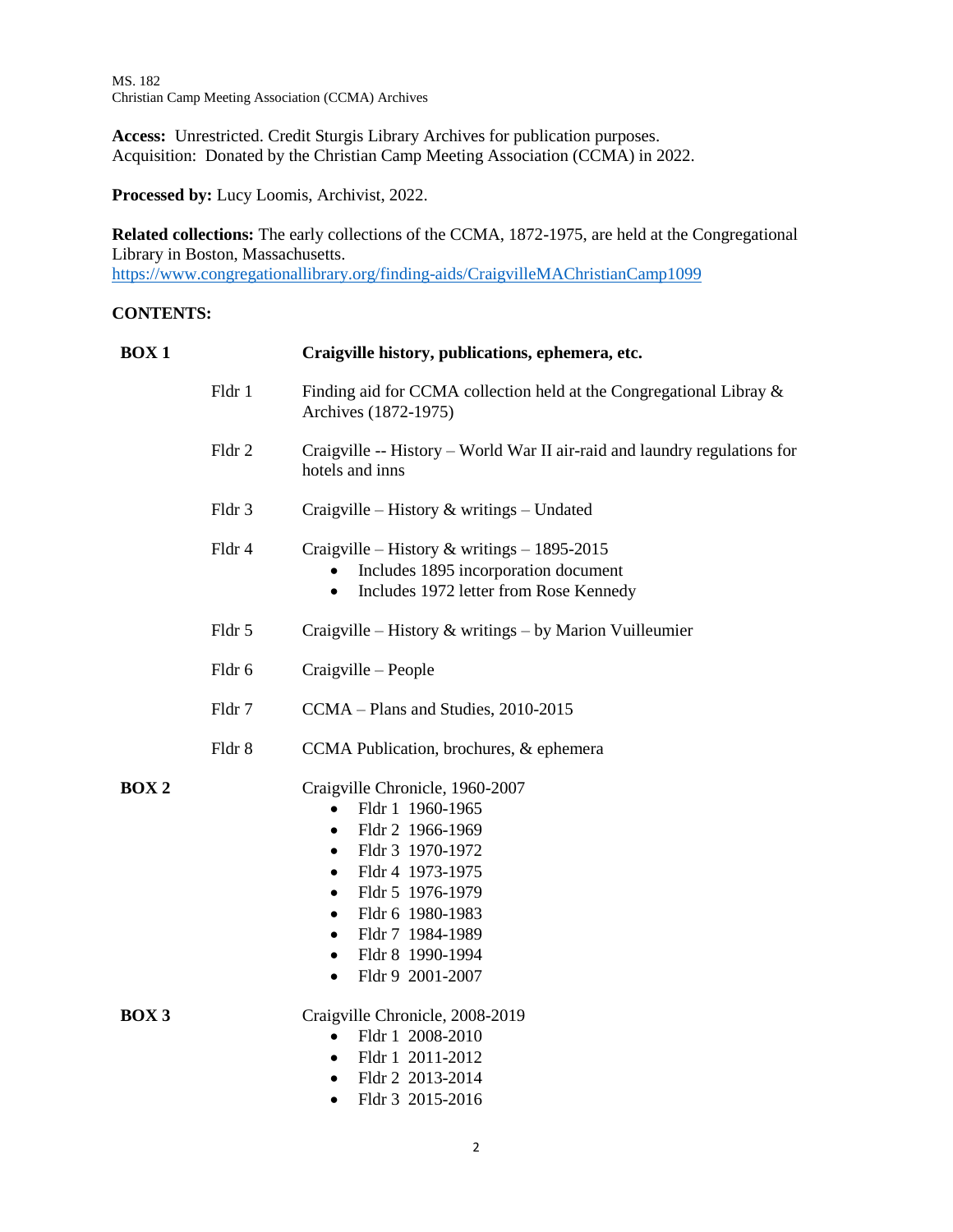MS. 182 Christian Camp Meeting Association (CCMA) Archives

|                  |        | Fldr 4 2017-2018<br>$\bullet$<br>Fldr 5 2019                                                                                                                                                                                                                                              |
|------------------|--------|-------------------------------------------------------------------------------------------------------------------------------------------------------------------------------------------------------------------------------------------------------------------------------------------|
| <b>BOX4</b>      | Fldr 1 | Craigville Chronicle, 2021-                                                                                                                                                                                                                                                               |
| BOX <sub>5</sub> |        | Craigville Visitor, 1925-1932<br>Fldr 1 1925-1929<br>Fldr 2 1930-1932<br>$\bullet$                                                                                                                                                                                                        |
|                  | Fldr 3 | Craigville 100 <sup>th</sup> Anniversary Centennial Celebration, 1971-1972                                                                                                                                                                                                                |
|                  | Fldr 4 | Craigville Tabernacle, miscellaneous events and programs                                                                                                                                                                                                                                  |
|                  | Fldr 5 | Craigville Tabernacle Bulletin, early/mid-20 <sup>th</sup> century-1985                                                                                                                                                                                                                   |
|                  | Fldr 6 | Craigville Tabernacle Bulletin, 1986-2008                                                                                                                                                                                                                                                 |
| BOX <sub>6</sub> |        | CCMA Annual Reports, 1977-2021<br>Fldr 1 1977-1989<br>$\bullet$<br>Fldr 2 1990-1999<br>$\bullet$<br>Fldr 3 2000-2008<br>$\bullet$<br>Fldr 4 2009-2015<br>$\bullet$<br>Fldr 5 2016-2021<br>$\bullet$                                                                                       |
| BOX 7            |        | CCMA Board of Directors Meeting Minutes, 1923-2005<br>Fldr 1 1923-1939<br>$\bullet$<br>Fldr 2 1940-1975<br>$\bullet$<br>Fldr 3 1976-1981<br>$\bullet$<br>Fldr 4 1982-1985<br>$\bullet$<br>Fldr 5 1986-1988<br>$\bullet$<br>Fldr 6 1996-1999<br>$\bullet$<br>Fldr 8 2000-2005<br>$\bullet$ |
| <b>BOX 8</b>     |        | CCMA Board of Directors Meeting Minutes, 2006-April 2021<br>Fldr 1 2006-2012<br>$\bullet$<br>Fldr 2 2013-2017<br>Fldr 3 2018-2021                                                                                                                                                         |
| BOX <sub>9</sub> | Fldr 1 | CCMA membership lists 1964-2001                                                                                                                                                                                                                                                           |
|                  | Fldr 2 | CCMA Directors and officers, 1974-2006                                                                                                                                                                                                                                                    |
|                  | Fldr 3 | CCMA Annual Meeting, 1966-2010                                                                                                                                                                                                                                                            |
|                  | Fldr 4 | CCMA miscellaneous correspondence, 1934-2006                                                                                                                                                                                                                                              |
|                  | Fldr 5 | CCMA Long Range Planning Committee, 1970s-2008                                                                                                                                                                                                                                            |
|                  |        |                                                                                                                                                                                                                                                                                           |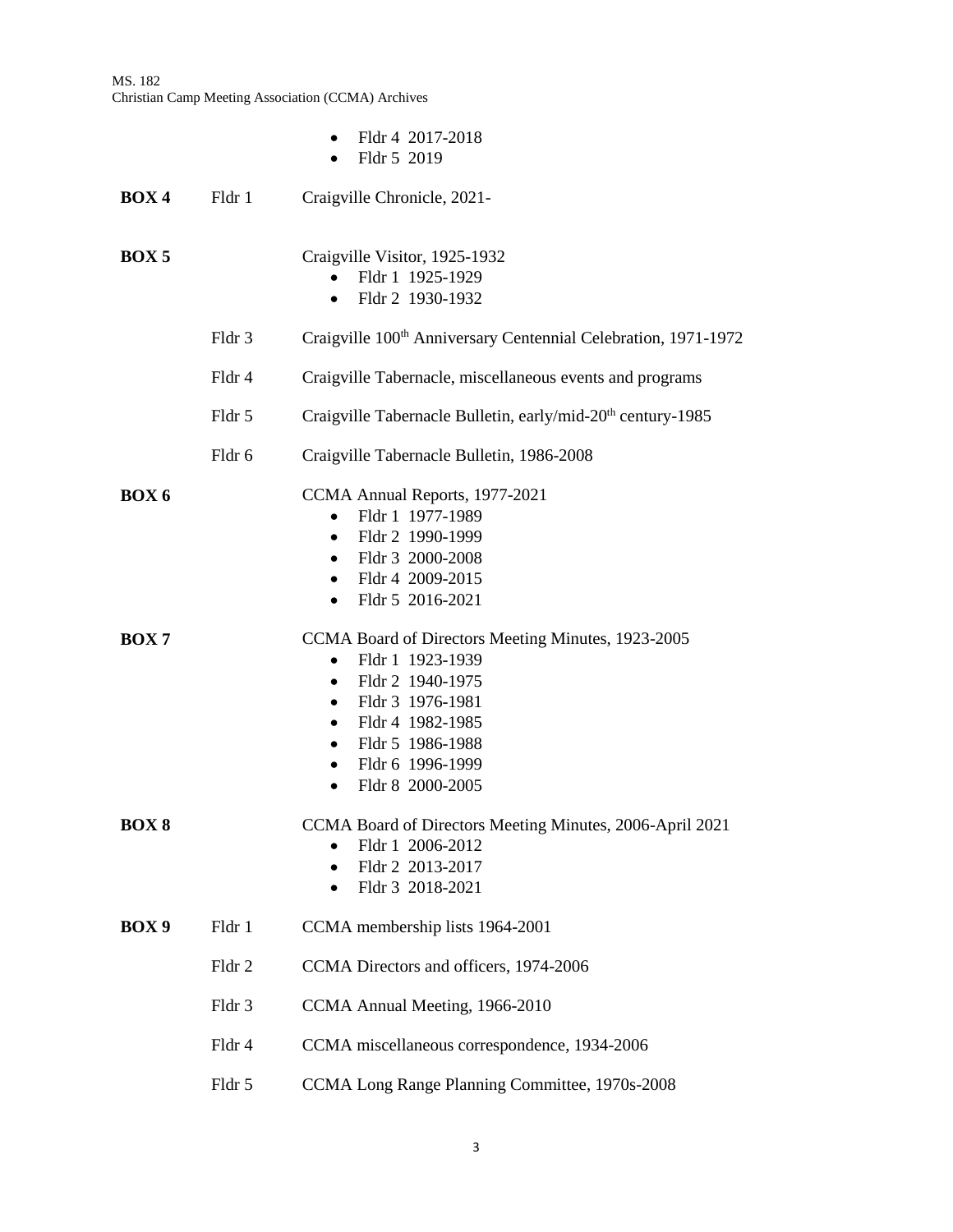| <b>BOX 10</b> | Fldr 1  | Craigville Beach Association (CBA), 1920-2020<br>Includes 1920 scrapbook of articles about the Fall River Boy Scout<br>Band's Cape Cod tour. They talk about two visits to Craigville<br>Beach for swimming at "the most beautiful beach on Cape Cod." |
|---------------|---------|--------------------------------------------------------------------------------------------------------------------------------------------------------------------------------------------------------------------------------------------------------|
|               | Fldr 2  | Craigville Cottage Owner's Association (CCOA) – Correspondence &<br>miscellany, 1972-2003                                                                                                                                                              |
|               | Fldr 3  | Craigville Cottage Owner's Association (CCOA) – Members, 1977-2003                                                                                                                                                                                     |
|               | Fldr 4  | Craigville Cottage Owner's Association (CCOA) – Meeting minutes, 1956-<br>2006                                                                                                                                                                         |
|               | Fldr 5  | Craigville Post Office, 2001-2017                                                                                                                                                                                                                      |
|               | Fldr 6  | Red Lily Pond - 1979-2009                                                                                                                                                                                                                              |
|               | Fldr 7  | CCMA Reports of the Treasurer - 1910-1975                                                                                                                                                                                                              |
| <b>BOX 11</b> |         | <b>Photographs -- People</b>                                                                                                                                                                                                                           |
|               | Fldr 1  | Photographs $-$ People $-1870s-1920s$ $-$ Cabinet Cards<br>Includes photographs of Luther "Daddy" Broad in front of his cabin<br>with a group of people                                                                                                |
|               | Fldr 2  | Photographs – People – $1870s-1920s$                                                                                                                                                                                                                   |
|               | Fldr 3  | Photographs - People - 1900-1920s - Ernest Chase, Mr. Patt, Mr. Pease,<br>"City Hall"                                                                                                                                                                  |
|               | Fldr 4  | Photographs – People – $1900-1920s$ – C.A. Tillinghast and family                                                                                                                                                                                      |
|               | Fldr 5  | Photographs – People – $1930-1950s$                                                                                                                                                                                                                    |
|               | Fldr 6  | Photographs $-$ People $-1960s-1970s$                                                                                                                                                                                                                  |
|               | Fldr 7  | Photographs - People $-1960s-1970s$ - CCMA Staff                                                                                                                                                                                                       |
|               | Fldr 8  | Photographs $-$ People $-1980s$                                                                                                                                                                                                                        |
|               | Fldr 9  | Photographs $-$ People $-1990s$                                                                                                                                                                                                                        |
|               | Fldr 10 | Photographs – People – $4th$ of July                                                                                                                                                                                                                   |
|               | Fldr 11 | Photographs - People - In Tabernacle - $1880s-1990s$                                                                                                                                                                                                   |
|               | Fldr 12 | Photographs - People - Tennis & volleyball                                                                                                                                                                                                             |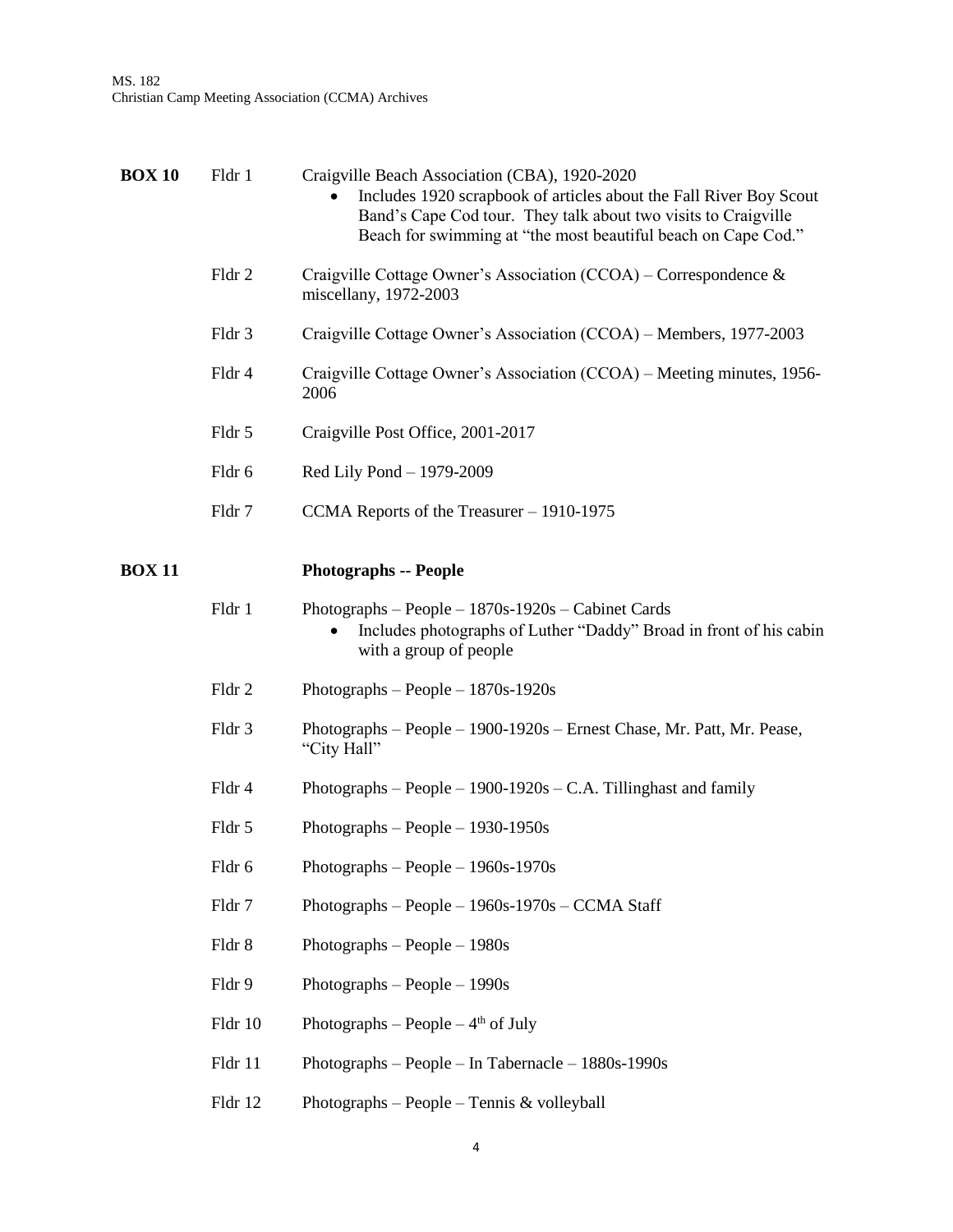MS. 182 Christian Camp Meeting Association (CCMA) Archives

| <b>BOX 12</b> |           | <b>Photographs – Buildings</b>                                                                                                                                                                                                                                                  |
|---------------|-----------|---------------------------------------------------------------------------------------------------------------------------------------------------------------------------------------------------------------------------------------------------------------------------------|
|               | Fldr 1    | Photographs $-$ Buildings $-$ 1870s-1920s $-$ Cabinet Cards                                                                                                                                                                                                                     |
|               | Fldr 2    | Photographs – Buildings – Luther "Daddy" Broads cabin, circa 1890s                                                                                                                                                                                                              |
|               | Fldr 3    | Photographs – Buildings – Summer House north of Tabernacle, circa 1890s                                                                                                                                                                                                         |
|               | Fldr 4    | Photographs – Buildings – $1870s-1940s$                                                                                                                                                                                                                                         |
|               | Fldr 5    | Photographs $-$ Buildings $-$ 1960s-1990s                                                                                                                                                                                                                                       |
|               | Fldr 6    | Photographs – Buildings – Tabernacle, $20th$ century                                                                                                                                                                                                                            |
| <b>BOX 13</b> |           | <b>Photographs - Miscellany</b>                                                                                                                                                                                                                                                 |
|               | Fldr 1    | Photographs - Aerial views                                                                                                                                                                                                                                                      |
|               | Fldr 2    | Photographs – Beach and boardwalk, circa 1900 to 1990                                                                                                                                                                                                                           |
|               | Fldr 3    | Photographs – Lake Elizabeth, Red Lily Pond, river views, circa 1890s –<br>$20th$ century                                                                                                                                                                                       |
|               | Fldr 4    | Photographs – Miscellany                                                                                                                                                                                                                                                        |
|               | Fldr 5    | Photographs – Roads, bridges, woods, grove, circa 1900s-1920s                                                                                                                                                                                                                   |
|               | Fldr 6    | Photographs – Storm damage, snow, construction of green                                                                                                                                                                                                                         |
| <b>BOX 14</b> | Small box | Craigville & Cape Cod postcards                                                                                                                                                                                                                                                 |
| <b>BOX 15</b> | Small box | 1937 Camp Haseltine Christian Youth Conference photos and<br>$\bullet$<br>negatives<br>2 small photo albums with images of Craigville circa 1900<br>$\bullet$<br>Collection of vintage negatives<br>$\bullet$<br>Small watercolor painting of Craigville River (?)<br>$\bullet$ |

# **BOX 16** Small box 6 cassettes tapes with oral histories by the Buffington and Embree families